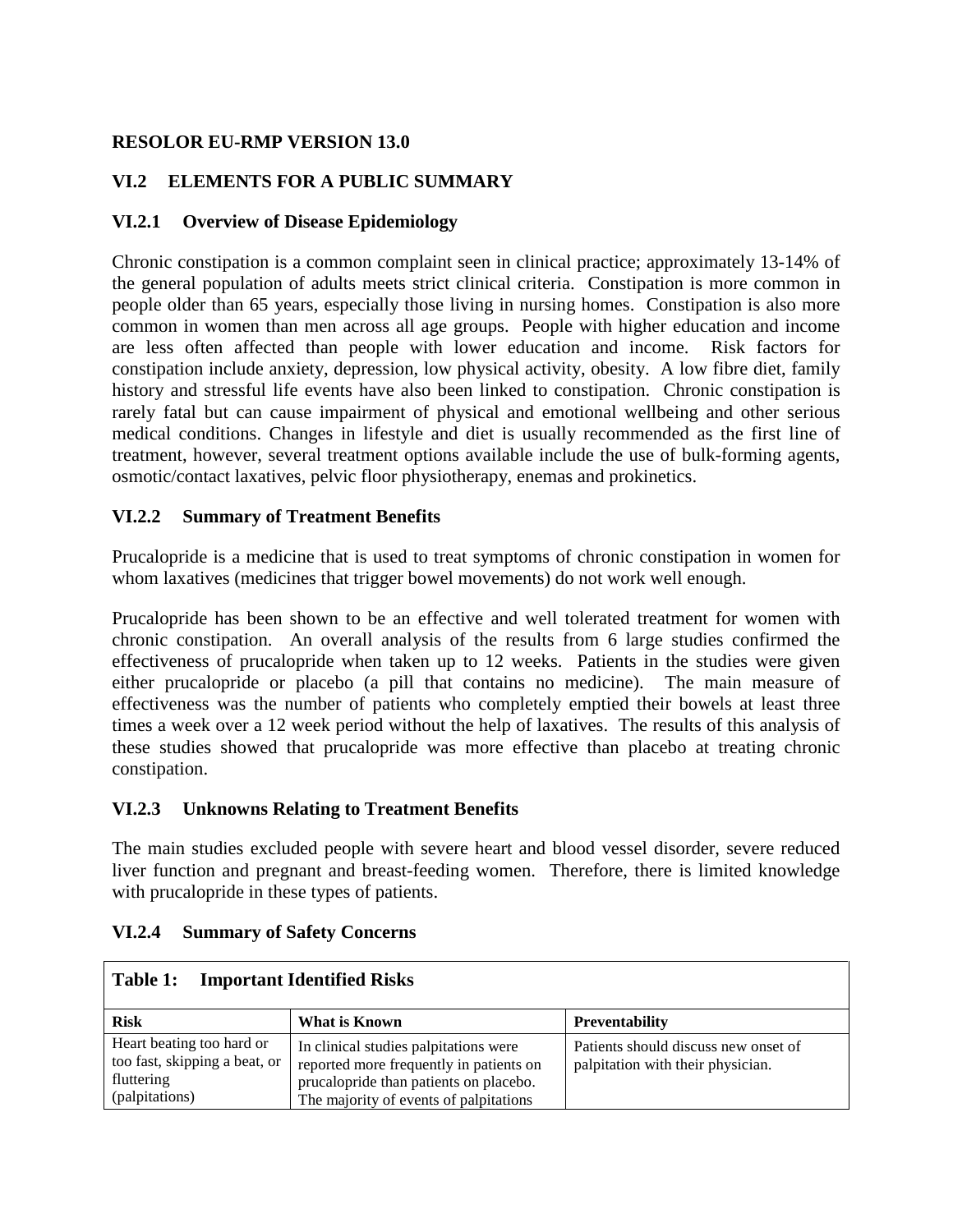|             | <b>Table 1:</b> Important Identified Risks                                   |                       |  |  |  |
|-------------|------------------------------------------------------------------------------|-----------------------|--|--|--|
| <b>Risk</b> | What is Known                                                                | <b>Preventability</b> |  |  |  |
|             | were not serious, and majority of patients<br>continued to use prucalopride. |                       |  |  |  |

# **Table 2: Important Potential Risks**

| <b>Risk</b>                                                                                                                              | <b>What is Known</b>                                                                                                                                                                                                     |
|------------------------------------------------------------------------------------------------------------------------------------------|--------------------------------------------------------------------------------------------------------------------------------------------------------------------------------------------------------------------------|
| Heart and blood vessel<br>problems resulting from<br>reduced blood supply<br>(Cardiovascular and<br>cerebrovascular ischaemic<br>events) | Cardiovascular ischaemic events have been associated with drugs in similar drug<br>class. However, the mechanism by which prucal opride would cause cardiovascular<br>and cerebrovascular ischaemic events is not known. |
| Inflammation of the large<br>intestine resulting from<br>reduced blood supply<br>(Ischaemic colitis)                                     | Although ischaemic colitis has been associated with drugs in similar drug class, how<br>prucalopride can cause ischaemic colitis is not known.                                                                           |
| Abnormal heart rhythms,<br>fainting (QT prolongation,<br>related ventricular<br>arrhythmias, and syncope)                                | QT prolongation and related ventricular arrhythmias are known to occur with<br>similar drug class.                                                                                                                       |

| Table 3:<br><b>Missing Information</b>                                                                                                                                 |                                                                                                                                                                                                                                                                                  |  |  |  |
|------------------------------------------------------------------------------------------------------------------------------------------------------------------------|----------------------------------------------------------------------------------------------------------------------------------------------------------------------------------------------------------------------------------------------------------------------------------|--|--|--|
| <b>Risk</b>                                                                                                                                                            | What is Known                                                                                                                                                                                                                                                                    |  |  |  |
| Safety in pregnant women                                                                                                                                               | Experience with prucal opride during pregnancy is limited. Therefore, women of<br>childbearing potential should use effective contraception during treatment.<br>Prucalopride is not recommended during pregnancy.                                                               |  |  |  |
| Safety in patients with severe<br>reduced liver function (Safety<br>in patients with severe hepatic<br>impairment)                                                     | Experience with prucal option in patients with reduced liver function is limited.<br>The concentration of prucalopride in patients with moderate and severe reduced<br>liver function was higher than in patients with normal liver function after a single<br>oral dose of 2mg. |  |  |  |
| Safety in patients with severe<br>and unstable disease of the<br>heart and blood vessels<br>(Safety in patients with severe<br>and unstable cardiovascular<br>disease) | Patients with severe and unstable cardiovascular disease have not been studied.<br>Therefore physicians have to take caution when prescribing prucalopride to<br>patients with these conditions.                                                                                 |  |  |  |

## **VI.2.5 Summary of Risk Minimisation Measures by Safety Concern**

All medicines have a Summary of Product Characteristics (SmPC) which provides physicians, pharmacists and other healthcare professionals with details on how to use the medicine, the risks